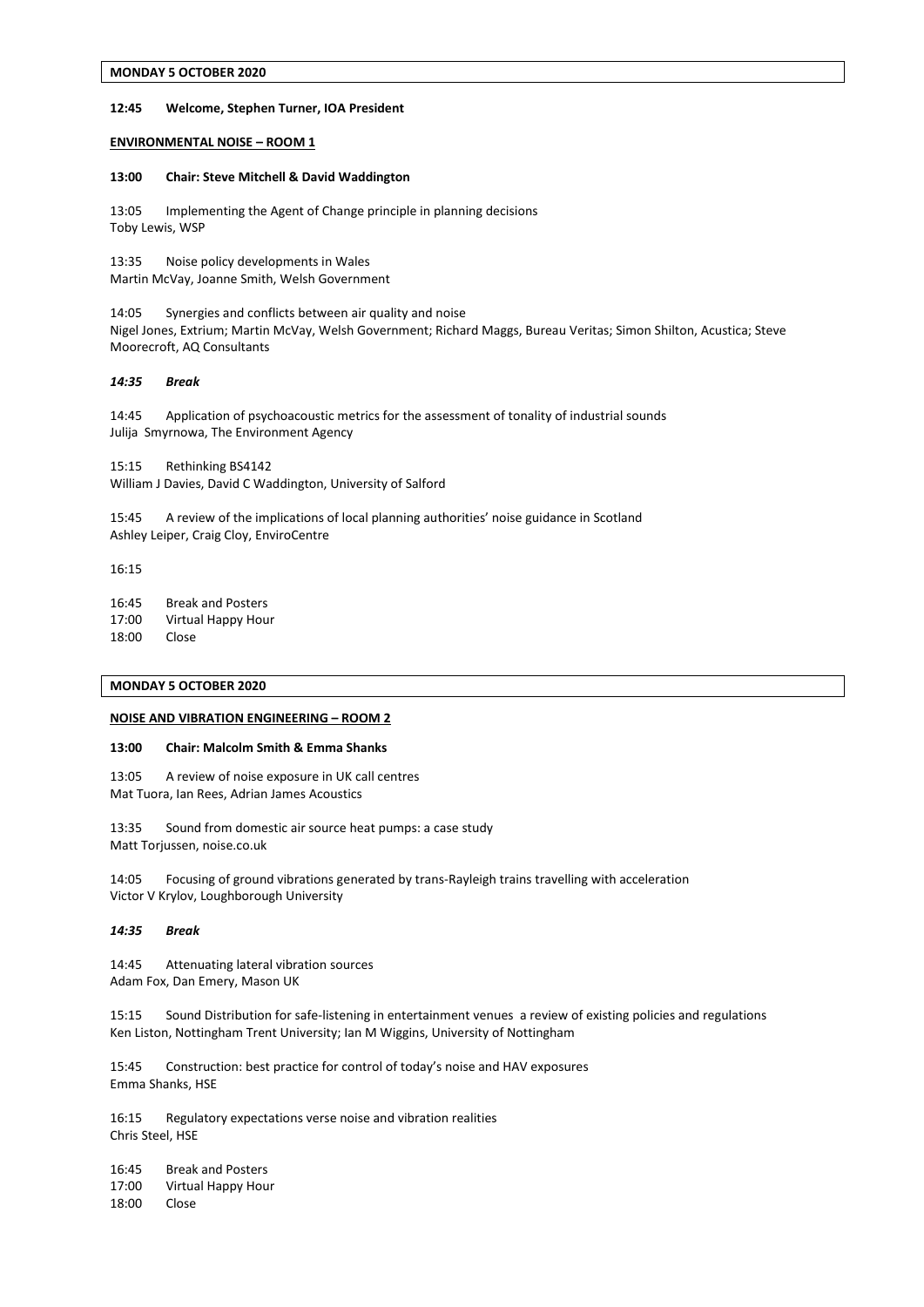# **BUILDINGS ACOUSTICS – ROOM 1**

#### **13:00 Chair: Roger Kelly & James Healey**

13:05 Prediction of rain noise in buildings using empirical models for artificial and natural rainfall Carl Hopkins, Yicheng Yu, University of Liverpool

13:35 My thumb is on the bicycle pump – considerations for the venting of air cavities below structurally isolated floating floors

Ben Burgess, M Harrison, Buro Happold

14:05 The accuracy of reverberation time prediction for general teaching spaces Ilaria Fichera, Cundall

### *14:35 Break*

14:45 Sound reduction performance of novel window designs for the control of internal noise levels and passive ventilation David Vinci, David Waddington, University of Salford

15:15 Ventilative cooling in noisy environments: practical options for the UK Nick Conlan, Jack Harvie-Clark, Apex Acoustics

15:45 The AVO Guide – worked examples

Anthony Chilton, Max Fordham; David Trew, Bickerdike Allen; Nick Conlan, Jack Harvie-Clark, Apex Acoustics

16:15 Acoustic metamaterials: noise and overheating in residential buildings Matthew Brown, Andrew Bullmore, Hoare Lea; M Bacarese-Hamilton, M Atherton, Brunel University; L Chalmers, D Elford, Sonobex

16:45 Break and Posters 17:00 Virtual Happy Hour 18:00 Close

# **TUESDAY 6 OCTOBER 2020**

# **PHYSICAL ACOUSTICS GROUP – ROOM 2**

**13:00 Chair: Keith Attenborough**

13:05 A study of the damaging effects of acoustic shock waves from a "controlled" explosion on nearly buildings Gordon Hunter, Alok Bhattacharyya, Kingston University

13:35 A review of acoustic space filling curve metamaterials for jet engine inlets Jennifer Glover, Daniel O'Boy, Loughborough University

14:05 Modelling of nonlinear dampers under low-amplitude vibration Sifa Gul Demiryurek, Anton Krynkin, Jem Rongong, University of Sheffield

# *14:35 Break*

14:45 Approximation of impedance in serial arrays of coupled Helmholtz resonators Alex Dell, Anton Krynkin, University of Sheffield

15:15 An acoustic metamaterial impedance matching layer for air coupled piezoelectric transducers: an analytical study Paul Daly, James F C Windmill, Joseph Jackson, University of Strathclyde

15:45 Practical applications for low frequency noise problems Karol Bugaj, Daniel P Elford, L Chalmers, R D Wilson, Sonobex

16:15

16:45 Break and Posters 17:00 Virtual Happy Hour 18:00 Close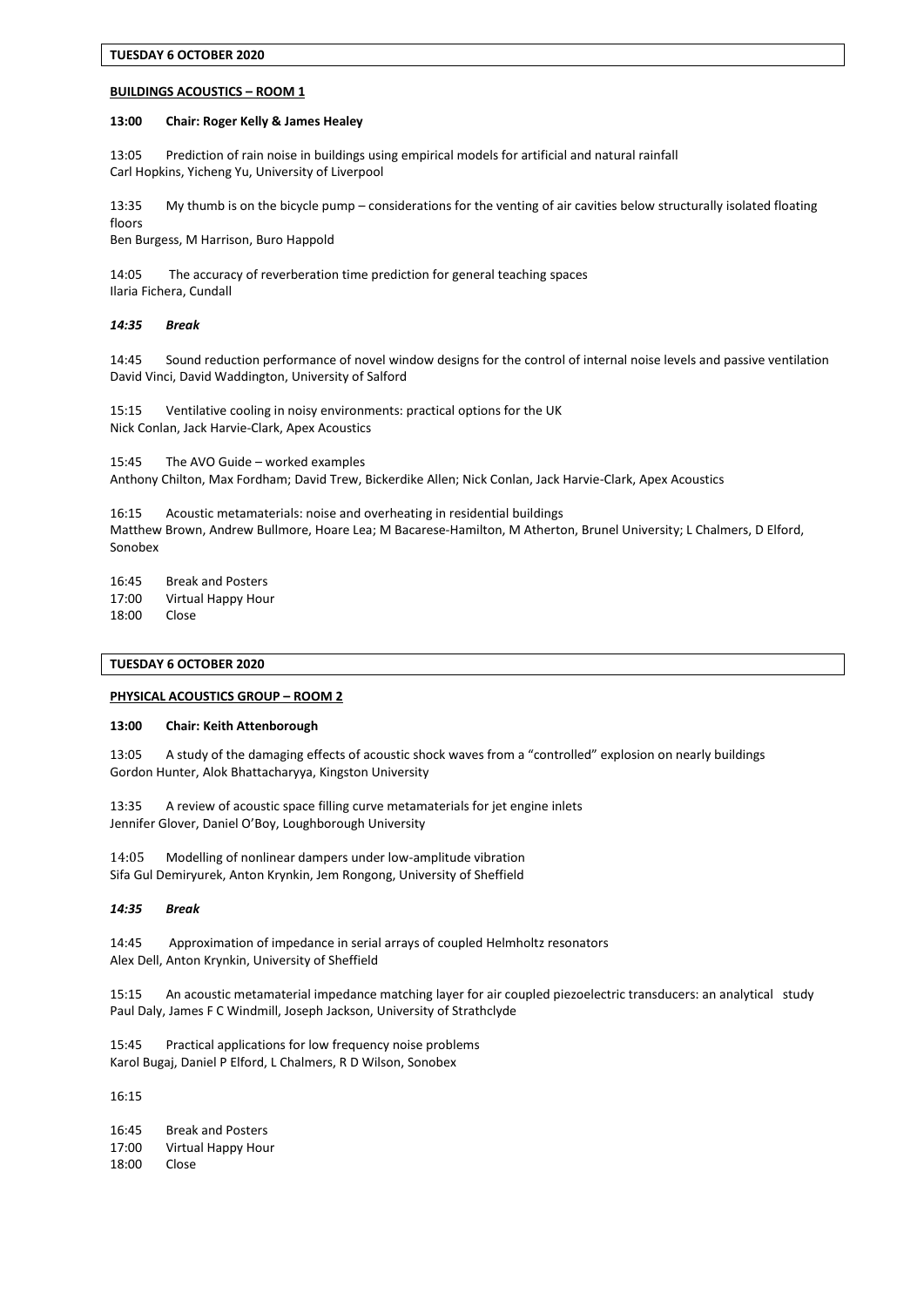# **SOUNDSCAPES – ROOM 1**

#### **13:00 Chair: Grant Waters & Peter Rogers**

13:05 Soundwalks in industrial areas Julija Smyrnowa, Environment Agency

13:35 An exploratory review of soundscape descriptor modelling for soundscape assessment and design practice Yiying Hao, Paul Johnson, Richard Cope, Bureau Veritas

14:05 Noise mapping and soundscapes Peter Rogers, Sustainable Acoustics

### *14:35 Break*

14:45 Tools for data collection in Soundscape applications Frederik Gast, Andreas Herweg, HEAD acoustics.

15:15 Acoustic perception EvALuation of buildings – the APEAL method Jack Harvie-Clark, Rebecca Romeo Pitone, Apex Acoustics

15:45 Soundscaping and Environmental Impact Assessment Dani Fiumicelli, Temple Group

16:15 The Soundscape Indices (SSID) Protocol – A method for practical soundscape assessments in the city Andrew Mitchell, Tin Oberman, Francesco Aletta, Matteo Lionello, Jian Kang, UCL

16:45 Break 17:00 Virtual Happy Hour 18:00 Close

### **THURSDAY 8 OCTOBER 2020**

# **13:00 POSTERS Q&A – ROOM 2 – Chair: Martin Lester**

13:05 Evaluation of the effectiveness of tool timers for estimation of daily exposure time to hand-arm vibration Antonia Hawker, Chris Steel, Health & Safety Executive

13:15 Repeatability of the balloon pop sound source in a room Luis Gomez-Agustina, Pedro Vazquez-Barrera, London South Bank University

13:25 Modelling, designing and commissioning offices using ISO3382-3 Ben Southgate, Richard King, Sandy Brown

13:35 Design strategies for linear semi-open plan classrooms: case study on improving he acoustic environment in a modern primary school Shenzhi Su, CSP Acoustics

13:45 Discussion

*14:00 Break*

**EARLY CAREERS GROUP – ROOM 2**

### **14:35 Chair: Sam Jackson**

14:45 What does the consultancy industry need from academia? A soundscape and planning perspective Ashley Leiper, EnviroCentre

15:15 What does the R&D Industry need from academia? Andrew Mathieson, Thales

15:45 Career routes from academia into consultancy Joseph Allen, RBA Acoustics

16:15 Career routes from academia into consultancy Nikhil Banda, Seiche

16:45 Break 17:00 Virtual Happy Hour **18:00 Early Careers Group Social and Quiz**